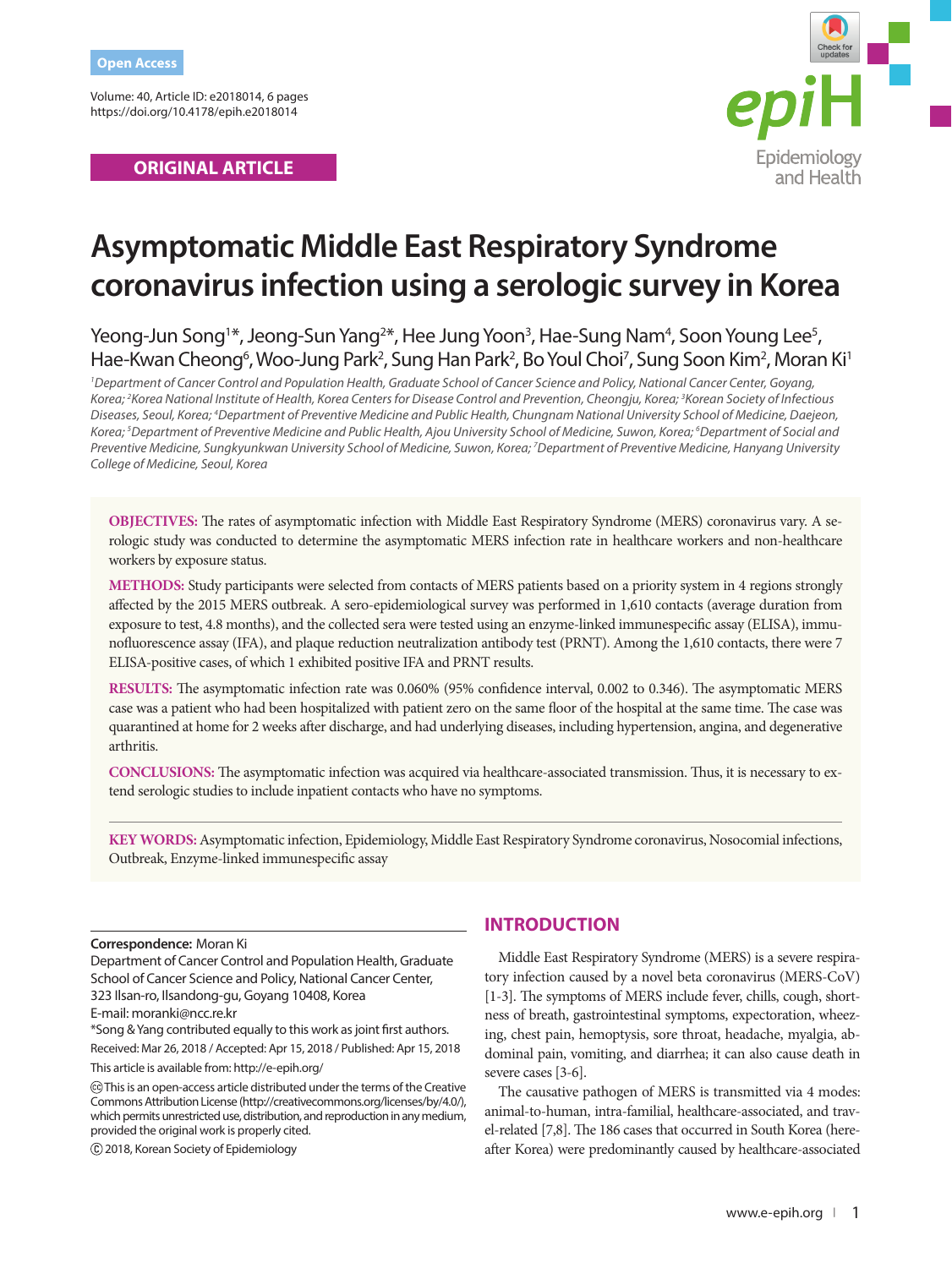transmission [7,9-11], followed by intra-familial transmission.

According to data reported to the World Health Organization, the rates of asymptomatic or mild infection were 44 of 398 (28.60%) in Saudi Arabia, the United Arab Emirates, and the Islamic Republic of Iran between April and June 2014, and 32 of 113 (28.31%) in Saudi Arabia in June 2014 [12,13]. However, Oboho et al. [14] reported that 78.79% (26 of 33) of initially reported asymptomatic patients had at least 1 symptom. In Korea, among the 186 confirmed cases, 3 asymptomatic cases were detected among healthcare workers via screening tests (1.61%) [15]. In serologic studies using indirect immunofluorescence tests for healthcare workers who were at MERS-affected hospitals, 2 of 457 (0.44%) had positive results [16]. However, no report has been published regarding the asymptomatic infection rate among non-healthcare workers in Korea. There is a considerable chance of human-to-human transmission, as well as direct infection via the dromedary camel [17-19]. Therefore, it is necessary to identify the rate of asymptomatic MERS infections in healthcare workers and non-healthcare workers.

## **MATERIALS AND METHODS**

#### **Selection and participation of individuals**

This survey was conducted between August 2015 and February 2016 after the last MERS case diagnosed in July 5, 2015. Based on a database of quarantined individuals provided by the Department of Epidemiologic Investigation of the Korea Centers for Disease Control and Prevention (KCDC), individuals from 4 regions with major outbreaks—Seoul, Gyeonggi, Chungcheong, and Jeonbuk —were selected. Individuals whose MERS status was diagnosed as positive using a polymerase chain reaction test were excluded from the analysis of this study. From the 14,831 quarantined individuals, 7,233 residents (48.8%) living in the 4 major MERS outbreak regions were selected. Of these individuals, calls requesting participation in this study were made to 3,291 individuals (45.5%) according to prioritization groupings. A total of 1,610 individuals (48.9%) ultimately participated in the study (Figure 1). Those who refused to participate have been described in another study [20].

The study individuals were prioritized in groups according to the transmission intensity of the MERS case they were exposed to, as follows: contact with super-spreading events (5 or more individuals infected) [21], contact with spreaders who infected 1 to 4 individuals, and contact with non-spreaders. We selected study subjects according to this prioritization of groups, and the selection rates were 48.8, 16.4, and 15.8%, respectively. We also categorized the subjects according to their exposure intensity (i.e., status when they were exposed to the MERS case), as follows: inpatients or outpatients at a MERS-affected hospital, cohabiting family members or paid caregivers of the MERS case, visitors of the hospitalized MERS case, healthcare workers employed at a MERS-affected hospital, and colleague of the MERS case. We selected more subjects from the categories of family, patients, and visitors (Table 1).



Epidemiology<br>and Health

**Figure 1.** Flowchart of participants in the Middle East Respiratory Syndrome (MERS) serologic survey in Korea. <sup>1</sup> Major MERS outbreak areas including Seoul, Gyeonggi, Chungcheong, and Jeonbuk in Korea. <sup>2</sup> Selection rates were different by characteristics of exposed MERS case and status of subjects (see the Table 1).

#### **Study performance**

Only individuals who consented to participate in the study through a telephone call and gave written consent at the time of study initiation underwent surveys at local public health centers. Each participant responded to a questionnaire on exposure and provided a blood sample. Following the first serologic test by an enzymelinked immunospecific assay (ELISA), positive or borderline cases were tested using an immunofluorescence assay (IFA) and a plaque reduction neutralization antibody test (PRNT).

#### **Antibody tests**

MERS-CoV antibody levels in all sera collected from contacts were measured using a recombinant S1 protein-coated human anti-MERS-CoV (immunoglobulin G [IgG]) ELISA kit (Euroimmun, Luebeck, Germany), which was used according to the manufacturer's protocol. The results of the tested samples were determined by calculating the ratio of the optical density (OD) value of the sample to the OD value of the calibrator. Ratios  $\geq 1.1$  were considered positive, ratios  $\geq 0.8$  to < 1.1 were considered borderline, and ratios < 0.8 were considered negative.

IFA slides were coated with MERS-CoV non-infected or infected Vero cells. Serum samples were diluted in phosphate-buffered saline (PBS) to 1:10, 1:100, 1:250, and 1:1,000, transferred to IFA slides, and incubated for 30 minutes at 37°C in a humidified chamber. The IFA slides were washed 3 times in PBS-T for 5 minutes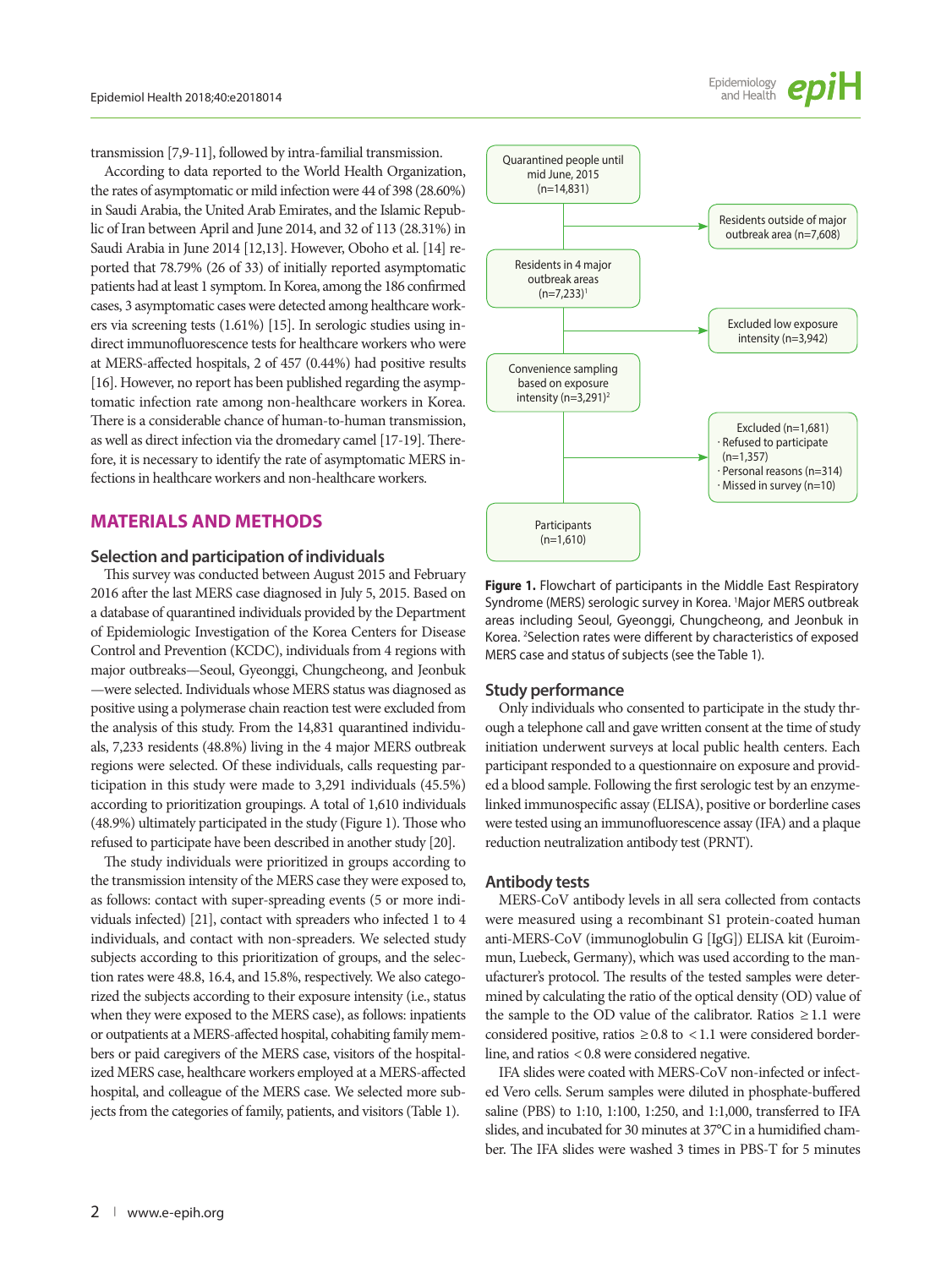|                         |                                                  | Status of subjects when they were exposed to MERS <sup>1</sup> |        |         |                      |                |                |            | Selection or               |
|-------------------------|--------------------------------------------------|----------------------------------------------------------------|--------|---------|----------------------|----------------|----------------|------------|----------------------------|
|                         | Characteristics of<br>exposed MERS case          | Patient                                                        | Family | Visitor | Healthcare<br>worker | Col-<br>league | $Un-$<br>known | Total      | response rate<br>$(9/6)^2$ |
| Quarantined             | Spreaders with 5 or more cases                   | 1,141                                                          | 71     | 417     | 558                  | 3              | 657            | 2,847      |                            |
| subjects                | Spreaders with 1 to 4 cases                      | 1,067                                                          | 64     | 364     | 198                  | 35             | 375            | 2,103      |                            |
|                         | Non-spreaders                                    | 3,489                                                          | 321    | 1,613   | 1,260                | 453            | 2,745          | 9,881      |                            |
|                         | Total                                            | 5,697                                                          | 456    | 2,394   | 2,016                | 491            | 3,777          | 14,831     |                            |
|                         | Selected subjects Spreaders with 5 or more cases | 744                                                            | 60     | 254     | 115                  | 3              | 212            | 1,388      | 48.8                       |
|                         | Spreaders with 1 to 4 cases                      | 191                                                            | 10     | 105     | 10                   | $\mathbf{0}$   | 29             | 345        | 16.4                       |
|                         | Non-spreaders                                    | 626                                                            | 101    | 281     | 184                  | 101            | 265            | 1,558      | 15.8                       |
|                         | Total                                            | 1,561                                                          | 171    | 640     | 309                  | 104            | 506            | 3,291      | 22.2                       |
|                         | Selection rate (%)                               | 27.4                                                           | 37.5   | 26.7    | 15.3                 | 21.2           | 13.4           | 22.2       |                            |
| Study partici-<br>pants | Spreaders with 5 or more cases                   | 252                                                            | 53     | 152     | 94                   |                | $\mathbf 0$    | 552        | 39.8                       |
|                         | Spreaders with 1 to 4 cases                      | 60                                                             | 4      | 62      | 12                   | 0              |                | 139        | 40.3                       |
|                         | Non-spreaders                                    | 262                                                            | 109    | 271     | 201                  | 50             | 26             | 919        | 59.0                       |
|                         | Total                                            | 574                                                            | 166    | 485     | 307                  | 51             | 27             | 1,610      | 48.9                       |
|                         | Response rate (%)                                | 36.8                                                           | 97.1   | 75.8    | 99.4                 | 49.0           | 5.3            | 48.9       |                            |
| Subjects with           | Spreaders with 5 or more cases                   | 2(1)                                                           |        |         | 1(0)                 |                |                | 3(1)       |                            |
| seropositive            | Spreaders with 1 to 4 cases                      | 1(0)                                                           |        |         |                      |                |                | 1(0)       |                            |
| ELISA (IFA/             | Non-spreaders                                    | 3(0)                                                           |        |         |                      |                |                | 3(0)       |                            |
| PRNT)                   | Total                                            | 6(1)                                                           |        |         | 1(0)                 |                |                | 7(1)       |                            |
|                         | Seropositive rate (%)                            | 1.05(0.17)                                                     |        |         | $0.33(-)$            |                |                | 0.43(0.06) |                            |

**Table 1.** Study subjects and seropositive participants by characteristics of the MERS case they were exposed to, and status of subjects upon MERS exposure in the 2015 Korean outbreak

MERS, Middle East Respiratory Syndrome; ELISA, enzyme-linked immunospecific assay; IFA, immunofluorescence assay; PRNT, plaque reduction neutralization antibody test.

1 Inpatients or outpatients at a MERS-affected hospital, family of people living with or a paid caregiver of the MERS case, visitors of the hospitalized MERS case, healthcare workers employed at a MERS-affected hospital, and colleagues of co-workers of a MERS case.

2 Selection rates varied by characteristics of the MERS case subjects were exposed to (i.e. transmission intensity) and the subjects' status (i.e. exposure intensity).

each and incubated with fluorescein isothiocyanate-conjugated rabbit anti-human IgG (Abcam, Cambridge, MA, USA) diluted at 1:800 for 30 minutes at 37°C in a humidified chamber. After washing 3 times in PBS-T for 5 minutes, the slides were embedded with a mounting fluid, topped with a cover glass, and observed under a fluorescent microscope.

The neutralizing antibodies in the serum samples were measured by PRNT. The PRNT procedures were performed as follows. In brief, 1:10 diluted sera were heat-inactivated at 56°C for 30 minutes. Heat-inactivated sera were diluted serially 4-fold. After an equal volume of virus (MERS-CoV/KOR/KNIH/002\_05\_2015) was added to the volume of serum dilutions, these mixtures were incubated at 37°C for 2 hours. The mixtures were added to each well of the 24-well plate cultured with Vero cells. The plate was incubated at 37°C for 60 minutes, and 1 mL of 1.5% carboxymethylcellulose overlay medium was then added. After incubation for 3-4 days, cell staining was performed by crystal violet. The titer of neutralizing antibody by PRNT<sub>50</sub> was calculated using the Kärber formula, as described previously [22]. A titer above 1:20 was interpreted as positive. All sera with a positive or borderline reaction in ELISA were tested by the IFA and PRNT assays for confirmation, and cases with positive results from any 2 assays were considered to be anti-MERS positive.

This study received approval from the bioethics committee of the KCDC (2015-08-EXP-03-P-A) and the institutional review board of the National Cancer Center (NCC 2016-0058). Informed consent was obtained from study participants or their parent or legal guardian for children under 14.

### **RESULTS**

Among the 3,291 selected individuals, the response rates of contacts with super-spreading events (5 or more individuals infected), contacts with spreaders who infected 1-4 individuals, and contacts with non-spreaders were 39.8% (552 of 1,388), 40.3% (139 of 345), and 59.0% (919 of 1,558), respectively. According to their status when they were exposed to the MERS case, the highest response rates were found for healthcare workers (99.4%), and family members (97.1%), followed by visitors (75.8%), colleagues (49.0%), and patients (36.8%) (Table 1).

The seropositive rate using ELISA was 1.05% (6 of 574) in patients, 0.33% (1 of 307) in healthcare workers, and 0.43% (7 of 1,610) overall. Among the 7 ELISA-positive individuals, 3 had contact with a super-spreading event (patient zero, case #1) who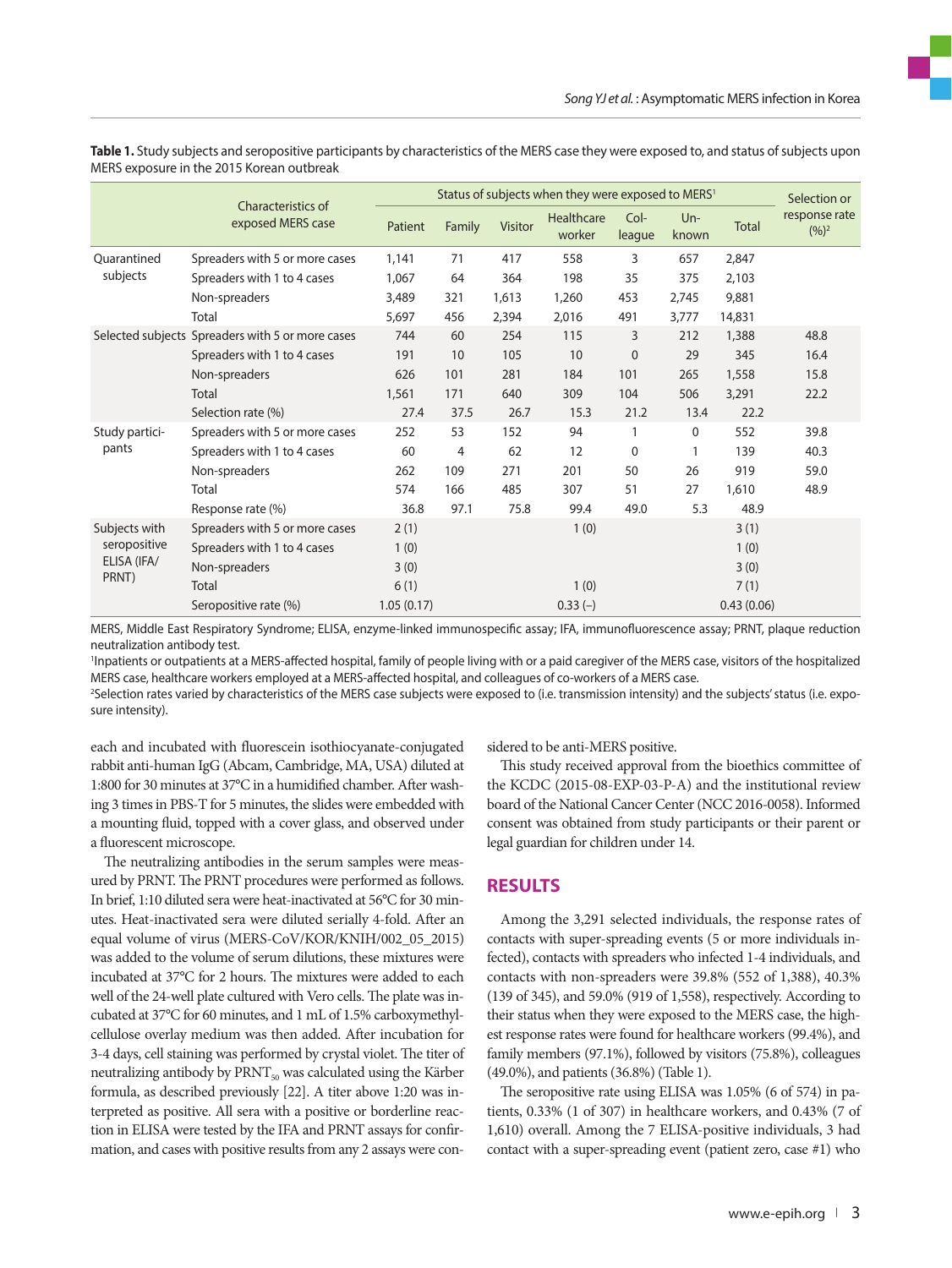|  |  |  |  | <b>Table 2.</b> Characteristics of MERS-seropositive subjects by ELISA, IFA, and PRNT in Korea, 2015 |  |  |  |  |  |  |  |
|--|--|--|--|------------------------------------------------------------------------------------------------------|--|--|--|--|--|--|--|
|--|--|--|--|------------------------------------------------------------------------------------------------------|--|--|--|--|--|--|--|

| Subject<br>ID  | Exposure<br>date | Sampling<br>date | Status at<br>exposure | Exposed<br><b>MERS</b> case<br>ID <sup>1</sup> | Underlying<br>disease         | Symptoms<br>after exposure    | <b>ELISA</b> |                   |                 |                 |
|----------------|------------------|------------------|-----------------------|------------------------------------------------|-------------------------------|-------------------------------|--------------|-------------------|-----------------|-----------------|
|                |                  |                  |                       |                                                |                               |                               | Ratio        | Result            | <b>IFA</b>      | <b>PRNT</b>     |
|                | May 15           | Nov 1            | Patient               | #1                                             | Angina                        | None                          | 0.996        | <b>Borderline</b> | Positive        | Positive        |
| 2              | <b>May 16</b>    | Nov <sub>2</sub> | Patient               | #1                                             | None                          | None                          | 2.078        | Positive          | <b>Negative</b> | <b>Negative</b> |
| 3              | May 15           | Nov <sub>2</sub> | Healthcare<br>worker  | #1                                             | None                          | Fatigue                       | 1.640        | Positive          | Negative        | Negative        |
| $\overline{4}$ | Jun 9            | Oct 31           | Patient               | #118                                           | Hypertension                  | <b>Blurred vision</b>         | 1.116        | Positive          | <b>Negative</b> | Negative        |
| 5              | Jun 4            | Nov 8            | Patient               | #89                                            | Hypertensive<br>heart disease | None                          | 0.916        | Borderline        | Negative        | Negative        |
| 6              | Jun 5            | Nov <sub>9</sub> | Patient               | #89                                            | Lumbar spinal<br>stenosis     | Fatigue                       | 1.724        | Positive          | <b>Negative</b> | <b>Negative</b> |
| 7              | <b>Jun 11</b>    | Nov 8            | Patient               | #89                                            | None                          | Fatique and<br>blurred vision | 0.985        | Borderline        | <b>Negative</b> | <b>Negative</b> |

MERS, Middle East Respiratory Syndrome; ELISA, enzyme-linked immunospecific assay; IFA, immunofluorescence assay; PRNT, plaque reduction neutralization antibody test.

1 Patient zero (#1) infected 28 cases (super-spreading event transmitting 5 or more cases), case #118 infected 2 cases, and case #89 did not transmit MERS to anyone during the 2015 Korean MERS outbreak.

infected 28 individuals [23], 1 had contact with a spreader (case #118) who infected 2 individuals, and 3 had contact with a nonspreader (case #89). Among the ELISA-positive individuals, only 1 was both IFA-positive and PRNT-positive. Therefore, the confirmed rates of asymptomatic MERS infection were 0.17% in patients and 0.060% (95% confidence interval, 0.002 to 0.346) overall (Table 1).

The confirmed asymptomatic case, patient zero, and 11 secondary MERS patients were hospitalized on the same floor of the hospital at the same time [23,24]. The asymptomatic case was quarantined at home for 2 weeks after discharge. The case had underlying diseases that included hypertension, angina, and degenerative arthritis. The case reported no fever, cough, myalgia, or gastrointestinal symptoms during hospitalization or quarantine (Table 2).

## **DISCUSSION**

Limited information exists regarding MERS-CoV seroprevalence among populations other than confirmed MERS cases. Saudi Arabian data showed that the seroprevalence of MERS-CoV IgG among the general population was 0.15% [25], suggesting that a number of cases of asymptomatic or mild infections may be present in the general population.

Despite a high prevalence of 186 confirmed MERS cases during the outbreak of MERS in Korea, the rate of asymptomatic infection (1.60%) [15] was lower than expected. The rates of asymptomatic infection confirmed using IFA and PRNT in the present study were 0.06% (1 of 1,610) for all contacts and 0.17% (1 of 574) for patients. These results are markedly lower than the rates of 0.27% (2 of 737) among healthcare workers, and 0.44% (2 of 457) among healthcare workers at MERS-affected hospitals in Korea [16]. Moreover, the rate of asymptomatic or mild infection in Saudi Arabia, the United Arab Emirates, and the Islamic Republic of Iran was approximately 28.00% [12,13,18].

The confirmed asymptomatic case presented in this study was a patient at the same hospital as confirmed MERS cases and, unlike in previous studies, was neither an intra-familial infection nor a pediatric infection [26,27]. The low rate of asymptomatic infection in Korea is attributable to the different transmission pathway of MERS infections compared to the Middle East. In Korea, most of the MERS cases were healthcare-associated infections, and none were from an animal. The low asymptomatic infection rate is also attributable to the extensive epidemiological investigation conducted in Korea, including close monitoring of contacts with MERS patients; this helped identify almost all MERS patients. This may also have been attributable to the promotion of proactive identification of patients via mass media and the establishment of communication networks by the government, leading to voluntary reports by people, active quarantine, and countermeasures to this public health crisis [10,28,29].

ELISA is appropriate as a screening tool, as it is 10-fold more sensitive than IFA. However, it may cross-react with seasonal human coronavirus antibodies, so a spike protein-specific IFA is required for confirmation. PRNT is a definitive test when ELISA and IFA have inconclusive results [25]. Only 10% of ELISA-positive results are positive on a neutralization assay [25]. In our study, 1 of 7 patients with borderline or positive ELISA results also had positive results in PRNT. Therefore, the results obtained in our study are accurate because ELISA, IFA, and PRNT were used.

A previous study predicted the pandemic potential of MERS-CoV to be  $\leq$  5%; however, this does not indicate that the risk has abated [30]. Prerequisites for reducing the risk include improved surveillance, active contact tracing, and the initiation of animal host searching [30,31]. During the outbreak in Korea, MERS was classified as a notifiable infectious disease and was subjected to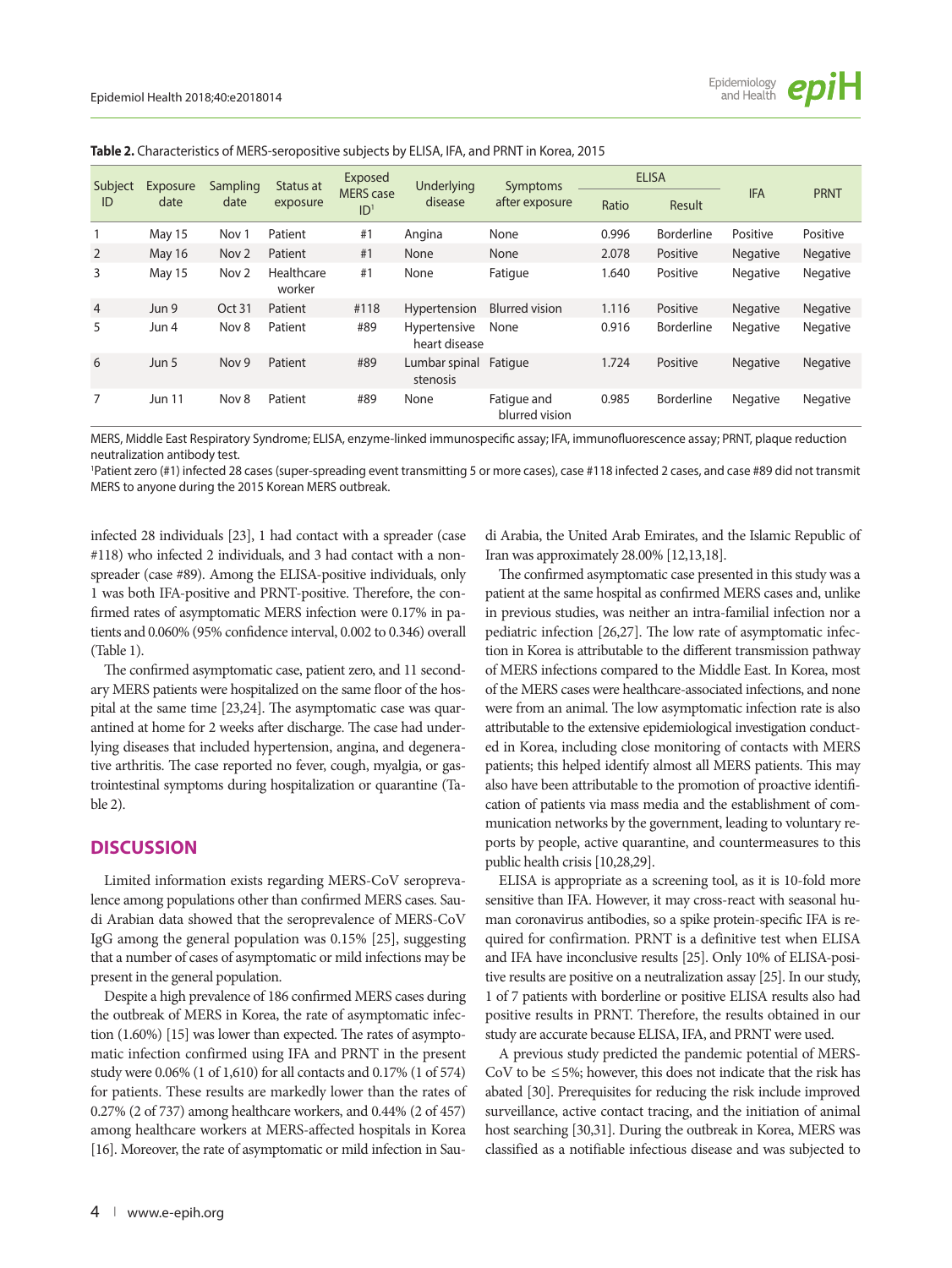surveillance [32]. Since MERS is an imported disease in Korea, it is recommended that precautions be taken before travel and that the time of returning from travel and incubation period be considered.

This study showed a low seropositivity in the population of individuals quarantined due to contact with MERS cases. However, there is a possibility that the seropositivity rate was underestimated for the following reasons. Firstly, the participants of the present study were mostly non-healthcare workers and were relatively healthy. Thus, the risk of infection was low. Secondly, the overall participation rate was 48.9%, whereas it was 36.8% in the patient group at a higher risk of infection. Moreover, we only surveyed 10.9% of the quarantined individuals. Therefore, the actual rate of asymptomatic infections may be higher than reported in the present study. Lastly, the present study may have been conducted too late. In a previous study, MERS-CoV ELISA results indicated that the antibody response was highest after 3 weeks from symptom onset [33]. Although no reports have analyzed the duration of antibody presence in MERS patients regardless of symptoms, a recent study of severe acute respiratory syndrome and MERS reported that antibodies in some patients persisted for up to 2-3 years after infection [34,35]. Blood sampling for serologic test in this study was performed on contacts between October and December 2015, while exposure to the confirmed case occurred between May and June 2015 (a gap of 5 months). Thus, a loss of the MERS-CoV antibody titer could have taken place despite actual asymptomatic infections; therefore, the actual rate of asymptomatic infection may be higher than the rate presented in this report.

In conclusion, among 1,610 contacts, only 1 non-healthcare worker who was a patient in a MERS-affected hospital had an asymptomatic MERS-CoV infection. To understand new emerging infectious diseases such as MERS, more intensive epidemiologic research is needed, including an analysis of asymptomatic infections.

## **ACKNOWLEDGEMENTS**

The authors would like to thank Hee-Dong Jung and Jeong-Gu Nam (Korea Centers for Disease Control and Prevention) for laboratory assistance and technical support in production of the manuscript. Additionally, we would like to thank all the administrative and laboratory staff of the Korea Centers for Disease Control and Prevention who participated in the MERS-CoV outbreak control in Korea.

## **CONFLICT OF INTEREST**

The authors have no conflicts of interest to declare for this study.

## **ORCID**

Yeong-Jun Song: *http://orcid.org/0000-0002-5543-8574*; Jeong-Sun Yang: *http://orcid.org/0000-0001-5005-9738*; Hee Jung Yoon: *http://orcid.org/0000-0001-9860-4774*; Hae-Sung Nam: *http://orcid.org/0000-0003-0911-4576*; Soon Young Lee: *http://orcid.org/ 0000-0002-3160-577X*; Hae-Kwan Cheong: *http://orcid.org/0000- 0003-2758-9399*; Woo-Jung Park: *http://orcid.org/0000-0001-6693- 0364*; Sung Han Park: *http://orcid.org/0000-0003-4540-0115*; Bo Youl Choi: *http://orcid.org/0000-0003-0115-5736*; Sung Soon Kim: *http://orcid.org/0000-0003-2774-6710*; Moran Ki: *http://orcid.org/ 0000-0002-8892-7104* 

## **REFERENCES**

- 1. de Groot RJ, Baker SC, Baric RS, Brown CS, Drosten C, Enjuanes L, et al. Middle East respiratory syndrome coronavirus (MERS-CoV): announcement of the Coronavirus Study Group. J Virol 2013;87:7790-7792.
- 2. van Boheemen S, de Graaf M, Lauber C, Bestebroer TM, Raj VS, Zaki AM, et al. Genomic characterization of a newly discovered coronavirus associated with acute respiratory distress syndrome in humans. MBio 2012;3:e00473-12.
- 3. Zaki AM, van Boheemen S, Bestebroer TM, Osterhaus AD, Fouchier RA. Isolation of a novel coronavirus from a man with pneumonia in Saudi Arabia. N Engl J Med 2012;367:1814-1820.
- 4. Assiri A, Al-Tawfiq JA, Al-Rabeeah AA, Al-Rabiah FA, Al-Hajjar S, Al-Barrak A, et al. Epidemiological, demographic, and clinical characteristics of 47 cases of Middle East respiratory syndrome coronavirus disease from Saudi Arabia: a descriptive study. Lancet Infect Dis 2013;13:752-761.
- 5. Al-Tawfiq JA, Hinedi K, Ghandour J, Khairalla H, Musleh S, Ujayli A, et al. Middle East respiratory syndrome coronavirus: a casecontrol study of hospitalized patients. Clin Infect Dis 2014;59:160- 165.
- 6. Assiri A, McGeer A, Perl TM, Price CS, Al Rabeeah AA, Cummings DA, et al. Hospital outbreak of Middle East respiratory syndrome coronavirus. N Engl J Med 2013;369:407-416.
- 7. Al-Tawfiq JA, Memish ZA. Middle East respiratory syndrome coronavirus: epidemiology and disease control measures. Infect Drug Resist 2014;7:281-287.
- 8. Al-Abdallat MM, Payne DC, Alqasrawi S, Rha B, Tohme RA, Abedi GR, et al. Hospital-associated outbreak of Middle East respiratory syndrome coronavirus: a serologic, epidemiologic, and clinical description. Clin Infect Dis 2014;59:1225-1233.
- 9. Choi JW, Kim KH, Cho YM, Kim SH. Current epidemiological situation of Middle East respiratory syndrome coronavirus clusters and implications for public health response in South Korea. J Korean Med Assoc 2015;58:487-497 (Korean).
- 10. Memish ZA, Al-Tawfiq JA. Middle East respiratory syndrome coronavirus infection control: the missing piece? Am J Infect Control 2014;42:1258-1260.
- 11. Ki M. 2015 MERS outbreak in Korea: hospital-to-hospital transmission. Epidemiol Health 2015:37:e2015033.
- 12. World Health Organization. Middle East respiratory syndrome coronavirus (MERS-CoV) – update; 2014 Jun 13 [cited 2016 May 30]. Available from: http://www.who.int/csr/don/2014\_06\_13\_